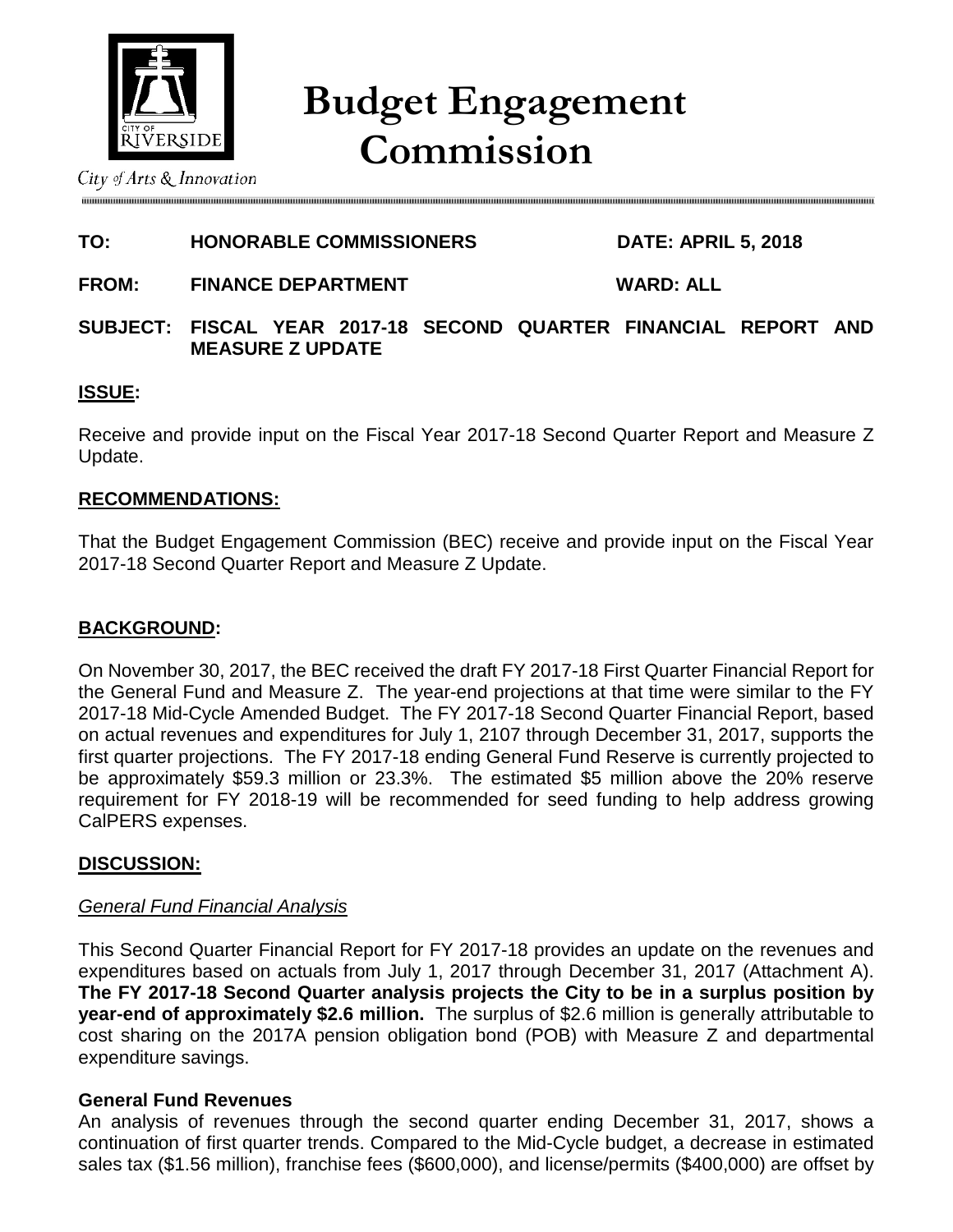higher than anticipated property tax (\$750,000), fines/forfeitures (\$630,000), and recovery of sewer fund related claim expenditures (\$900,000).

#### **General Fund Expenditures**

Compared to the FY 2017-18 First Quarter Financial projections, the Second Quarter General Fund expenditures are \$250,000 lower (Attachment A-4). The positive difference is due to savings of \$250,000 in Community and Economic Development resulting from vacancies. Compared to the Mid-Cycle budget, savings in the Office of the City Attorney (\$400,000), Community and Economic Development (\$250,000), General Services (\$275,000), and Public Works (\$500,000) are partially offset by an expected deficit in Fire (-\$750,000). Additional savings of \$2 million are projected for debt service payments originally budgeted for Pension Obligation Bond debt, now paid for by Measure Z.

#### **Measure Z**

The collection of the additional one-cent sales tax authorized by voters through Measure Z began on April 1, 2017. The City began receiving these revenues in May-June 2017, with the anticipated collection of \$51.5 million in FY 2017-2018. After hearing recommended Measure Z spending options from City staff and the Budget Engagement Commission (BEC), on May 16, 2017, the City Council approved the Measure Z Spending Plan, which appropriated \$47.2 million in FY 2017-18 for 33 initiatives covering public safety, financial discipline/responsibility, critical operating needs, facility capital needs, quality of life, and technology. To date, staff projects savings of approximately \$560,000 (A-5). Attachment D includes a detailed update on the implementation status of the Measure Z initiatives.

Differences between the FY 2017-18 First Quarter projection and FY 2017-18 Second Quarter projection are explained below.

- *Spending Contingency:* On December 19, 2017, the City Council approved the allocation of Contingency Funds for FY 2017/18 and FY 2018/19 for Archives for the New Main Library project.
- *Police Vehicle Replacement/Maintenance:* Due to the success of the vehicle refurbishment program, financing of the vehicles was deemed unnecessary, resulting in approximately \$690,000 savings in FY 2017-18. On November 17, 2017, City Council approved an amendment to the Measure Z Spending Plan to reallocate approximately \$383,000 of the savings from the vehicle replacement account to help fund the purchase of a fixed wing aircraft.

#### *FY 2018-2020 Two-Year Budget and Five-Year Plan*

Staff is committed to preserving services and finding additional efficiencies to ensure the City's continued financial success and achievement of its Riverside 2.1 strategic initiatives. While the City has made great financial strides in FY 2016-17 and through the second quarter of FY 2017- 18, a changing economy and increasing CalPERS costs will pose challenges in future years.

The City Manager's Office and Finance Department presented the baseline FY 2018-2023 Five-Year Plan to the BEC on January 24, 2018. This presentation was followed by additional public meetings with the BEC (January 30, 31 and February 22), and Ward specific community budget workshops in February 2018. A webpage for the FY 2018-2020 Two-Year Budget process has been added to the City's website (www.RiversideCA.gov/Budget); this webpage provides information on the budget and future fiscal challenges and encourages public participation in the